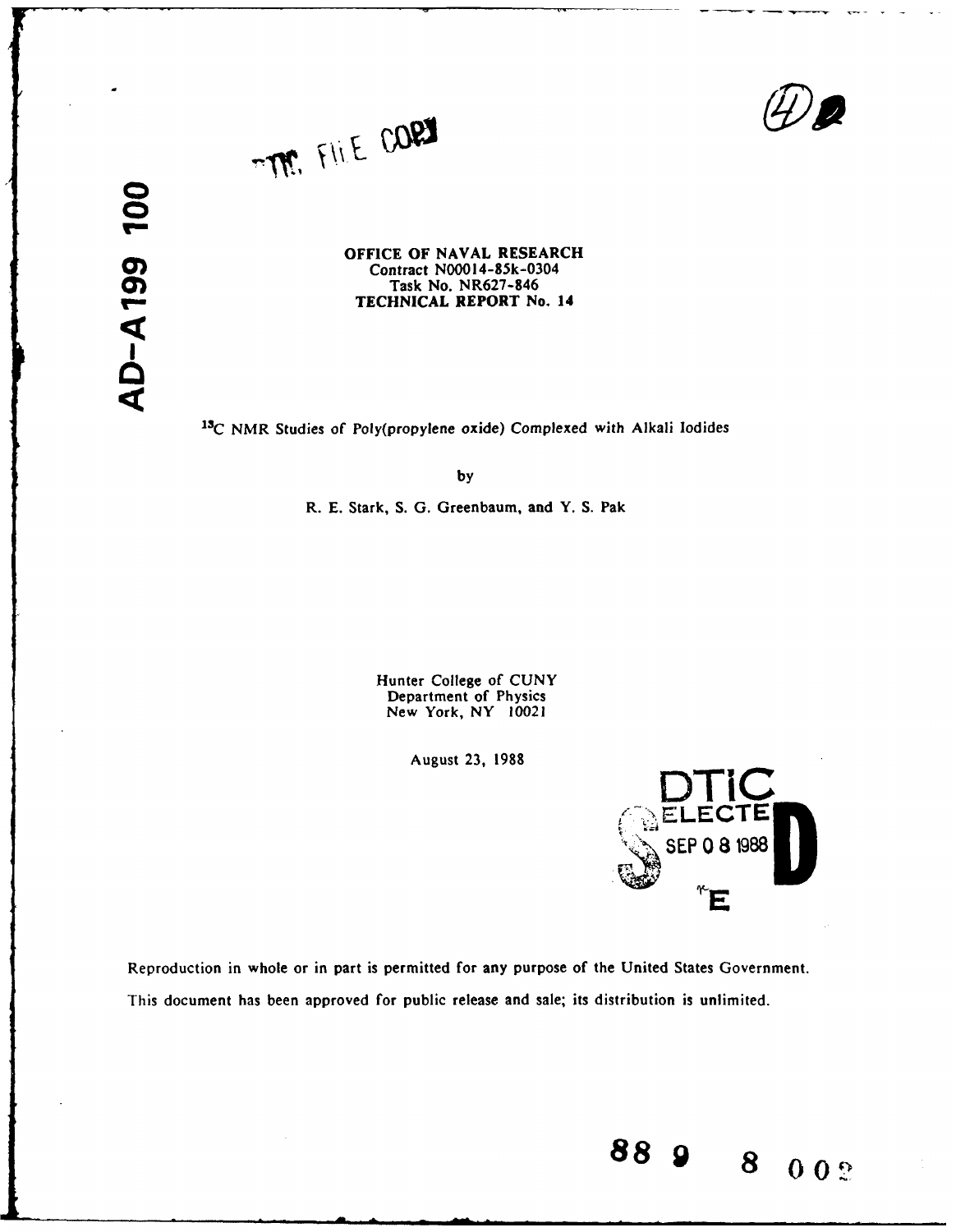| <b>REPORT DOCUMENTATION PAGE</b>                                                           | READ INSTRUCTIONS                                                     |
|--------------------------------------------------------------------------------------------|-----------------------------------------------------------------------|
| <b>I. REPORT NUMBER</b><br><b>2. GOVT ACCESSION NO.</b>                                    | <b>DEFORE CONPLETING FORM</b><br><b>3. RECIPIENT'S CATALOG NUMBER</b> |
| 14                                                                                         |                                                                       |
| 4. TITLE (and Subritte)<br>$13C$ NMR Studies of                                            | <b>5. TYPE OF REPORT &amp; PERIOD COVERED</b>                         |
| Poly(propylene oxide) Complexed with Alkai Iodides Interim Techincal Report                |                                                                       |
|                                                                                            | <b>6. PERFORMING ORG. REPORT MUNDER</b>                               |
| 1. AUTHOR(e)                                                                               | <b>6. CONTRACT OR GRANT NUMBER(0)</b>                                 |
| R. E. Stark, S. G. Greenbaum, and Y. S. Pak                                                | N00014-85k-0304                                                       |
| <b>1. PERFORMING ORGANIZATION NAME AND ADDRESS</b>                                         | 18. PROGRAM ELEMENT PROJECT, TASK ANEA & WORK UNIT NUMBERS            |
| Hunter College of CUNY                                                                     |                                                                       |
| 695 Park Avenue, New York, NY 10021                                                        | NR627-846                                                             |
| II. CONTROLLING OFFICE NAME AND ADDRESS                                                    | <b>12. REPORT DATE</b>                                                |
| Office of Naval Research / Code 1113<br>800 N. Quincy Street, Arlington, VA 22217          | August 1988<br><b>13. NUMBER OF PAGES</b>                             |
| II. HONITORING AGENCY NAME & ADDRESS(II different from Controlling Office)                 | 18. SECURITY CLASS. (of this report)                                  |
|                                                                                            | <b>184. DECLASSIFICATION/DOWNGRADING</b>                              |
| 16. DISTRIBUTION STATEMENT (of this Report)                                                |                                                                       |
|                                                                                            |                                                                       |
| Approved for public release and sale. Distribution unlimited.                              |                                                                       |
|                                                                                            |                                                                       |
| 17. DISTRIBUTION STATEMENT (of the abatract entered in Black 20, if different from Report) |                                                                       |
|                                                                                            |                                                                       |
|                                                                                            |                                                                       |
| <b>18. SUPPLEMENTARY NOTES</b>                                                             |                                                                       |
|                                                                                            |                                                                       |
| Prepared for publication in Solid State Ionics                                             |                                                                       |
| 19. KEY WORDS (Continue on reverse eide if necessary and identify by block number)         |                                                                       |
| <sup>13</sup> C NMR, polymer electrolyte, poly(propylene oxide)                            |                                                                       |
|                                                                                            |                                                                       |
|                                                                                            |                                                                       |
| 20. ABSTRACT (Continue on reverse elde if necessary and identify by block number)          |                                                                       |
|                                                                                            |                                                                       |
|                                                                                            |                                                                       |
|                                                                                            |                                                                       |
|                                                                                            |                                                                       |
|                                                                                            |                                                                       |
| DD 13AM 23 1473<br>EDITION OF THOV 88 IS OBSOLETE                                          |                                                                       |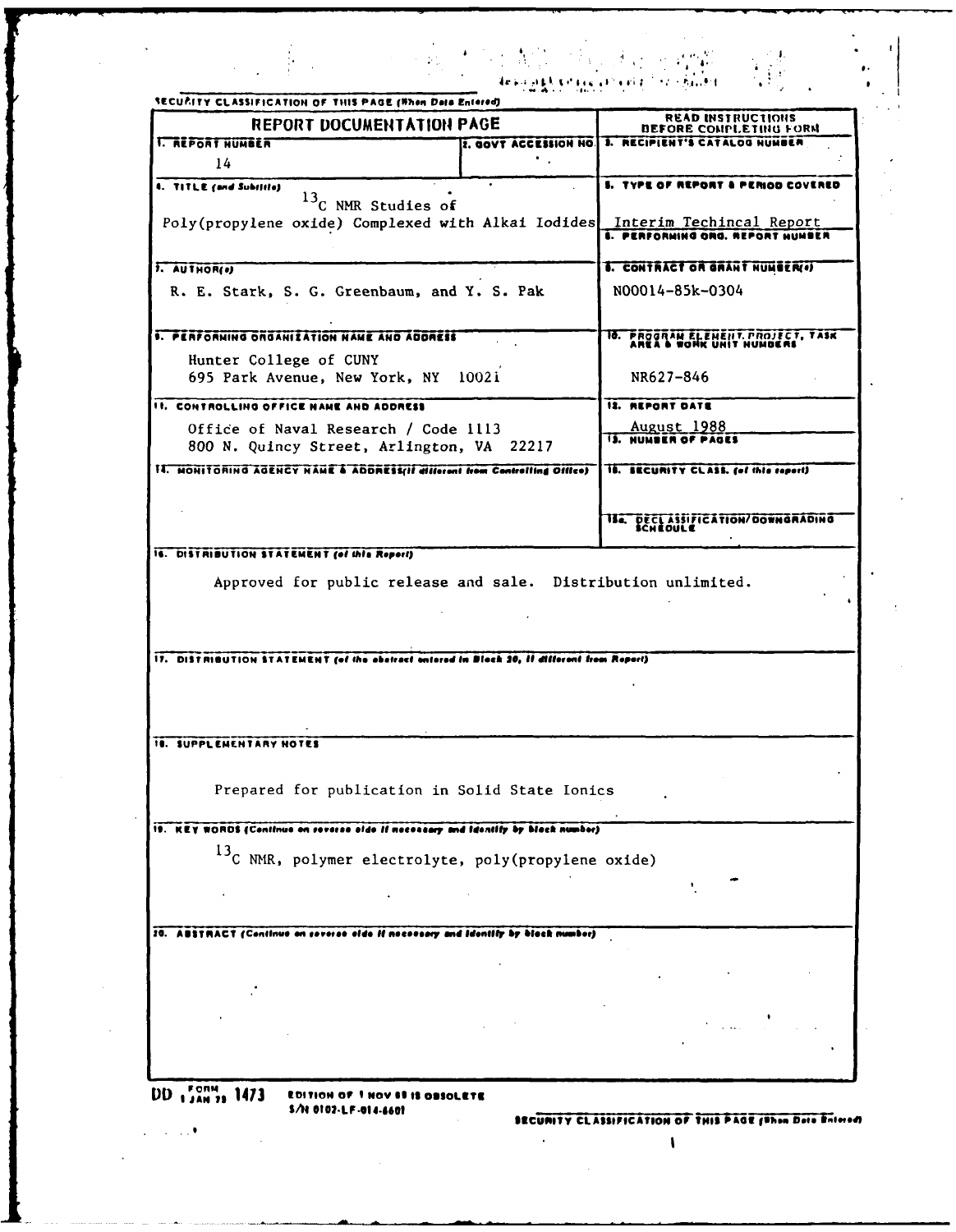exhibits a surprisingly large upfield shift (~2 ppm in PPO,LiI) due to complexation, which PPO, NaI obtained under a variety of conditions indicate the presence of limited segmental may reflect the negative role played by the methyl group in cation solvation. Line<br>broadening in the complexes is entirely consistent with the increase in the glass<br>transition temperature associated with the formation of t 13C NMR spectra of poly(propylene oxide) (PPO) and PPO complexed with LiI or NaI,<br>obtained in the solid state using CPMAS techniques, are reported. The methyl carbon motions on several timescales.



 $\mathbf{r}$ الكور<del>.</del><br>1983ء  $2119$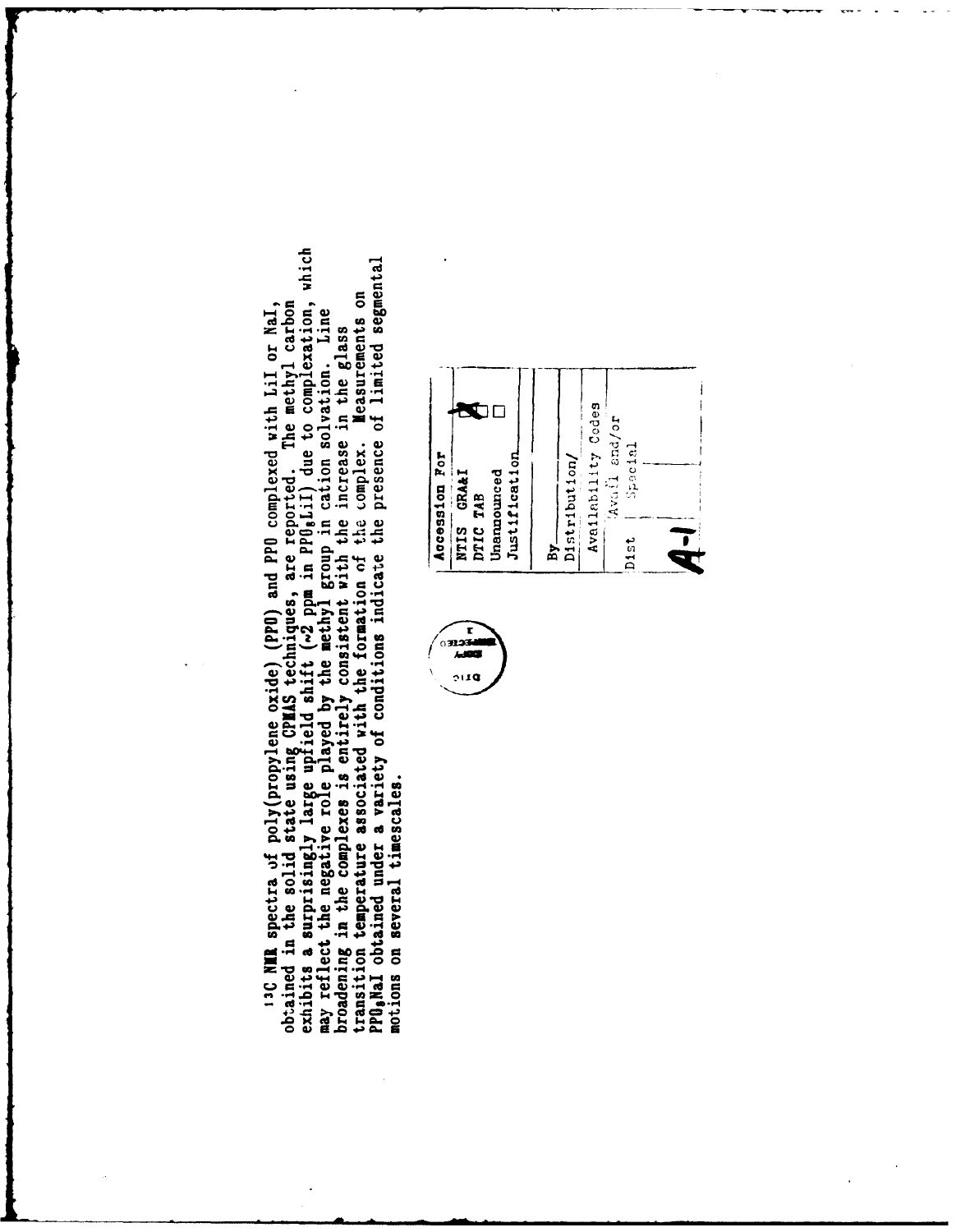### **1.** INTRODUCTION

Complexes formed between certain polyethers and alkali metal salts have received considerable attention as solid electrolytes for high energy density battery applications **(1).** Poly(propylene oxide) (PPO) is known to form amorphous and single-phase complexes with a variety of lithium and sodium salts (2).

Previous 23Na>nuclear magnetic resonance studies of PPO-NaI samples have demonstrated the presence of enhanced Na<sup>s</sup> mobility in the temperature region just above the glass transition temperature,  $T_k$  (3). This observation is consistent with the accumulated experimental and theoretical evidence that the ion transport process is **highly** dependent on polymer segmental mobility.

Solid-state t3C **NiR (4)** is a powerful technique for probing polymer chain or segmental dynamics directly **and** is thus complementary to those methods that focus on the mobile ions. In addition, comparison of the **13C** chemical shifts in uncomplexed and complexed PPO offers an opportunity to assess the degree of interaction between the polyether segments and the solvated cations. Natural abundance solid-state **13C** spectra utilizing <sup>1</sup>E cross polarization and magic-angle spinning **(CPIAS)** techniques are reported herein for PPO, **PPO** sLiI, and PPOaNaI.

# 2. EXPERIMENTAL

The host material studied was Parel-58 elastomer (Hercules, Inc.), a sulfur-vulcanizable copolymer of propylene oxide and allyl glycidyl ether. It will be referred to throughout this report as PPO. Preparation of the complexes, in the ratio of eight polymer repeat units per metal cation, is descrbed elsewhere **(3).**

For **NiR** experiments, approximately **1 g of** solid material was powdered with a cryogenic grinder (Spex Industries) and packed into a  $7-$ mm cylindrical **A12 03** rotor. **All** procedures were carried out in a nitrogen glove bag.

13C NMR spectra were obtained on an IBM Instruments VP-200 spectrometer (operating at a <sup>13C</sup> resonance frequency of 50.33 MHz), equipped

್ತಿತ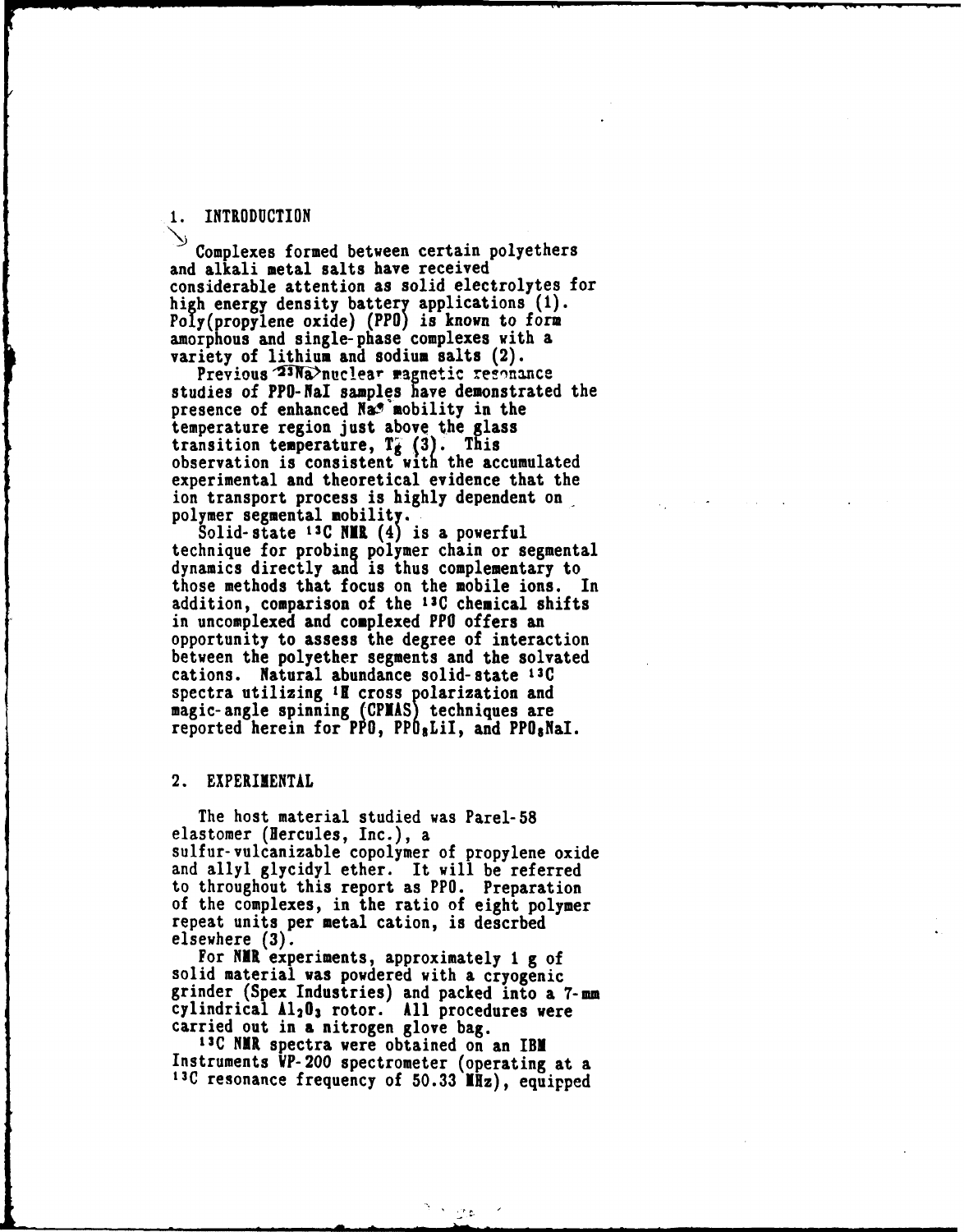with a solids accessory consisting of auxillary high-power amplifiers and a magic-angle spinning probe (Doty Scientific).

**CPNAS** experiments were run at 291, **296,** and **330** K, with spinning rates of **1.9 - 3.0** kHz. Decoupling of **CH** dipolar interactions was achieved with a **If** decoupling field of 42 kHz. Proton spin-temperature alternation and quadrature phase cycling were used to avoid baseline distortions and other spectral artifacts **(5).** Recycle delays of **1** s were inserted between acquisitions to permit repolarization of the proton spin reservoir. Direct polarization experiments **(DPIAS)** were conducted **by** acquiring the Bloch decay following a single **13C** pulse. Other experimental parameters were set as described above for **CPIAS** experiments.

### **3. RESULTS AND** DISCUSSION

Fig. **1 shows 13C** CPIAS spectra obtained for PPO alone and complexed to two alkali salts. Chemical shift assignments listed in Table **1** are made in analogy with solution-state spectral results (6), although the methylene and methine resonance frequencies could well be reversed because of intermolecular packing constraints in the solid state **(7).** The methyl carbon signal moves upfield upon ionic complexation (see Table **1),** to an extent that is roughly twice as great for LiI as compared with NaI. An analogous upfield shift has been reported for sodium tetraphenylborate complexes of poly(ethylene oxide) (PEO) in solution, presumably due to cation binding and a consequent reduction in electron density at the oxygen atom **(8).** Similar, though smaller, effects have **been** observed on the polyether carbons of solvent-free siloxane-based polymer electrolytes (9).

Surprisingly, no clearcut chemical shift alterations are found for the CH or CH<sub>2</sub> resonances in PPO. This result may reflect the inferior solvating properties of PPO relative to PEO. In particular the methyl group makes PPO less polar than PEO, as confirmed **by** dielectric constant determinations **(10).** Noreover, the steric hindrance of methyl groups exerts a negative influence on the donating ability of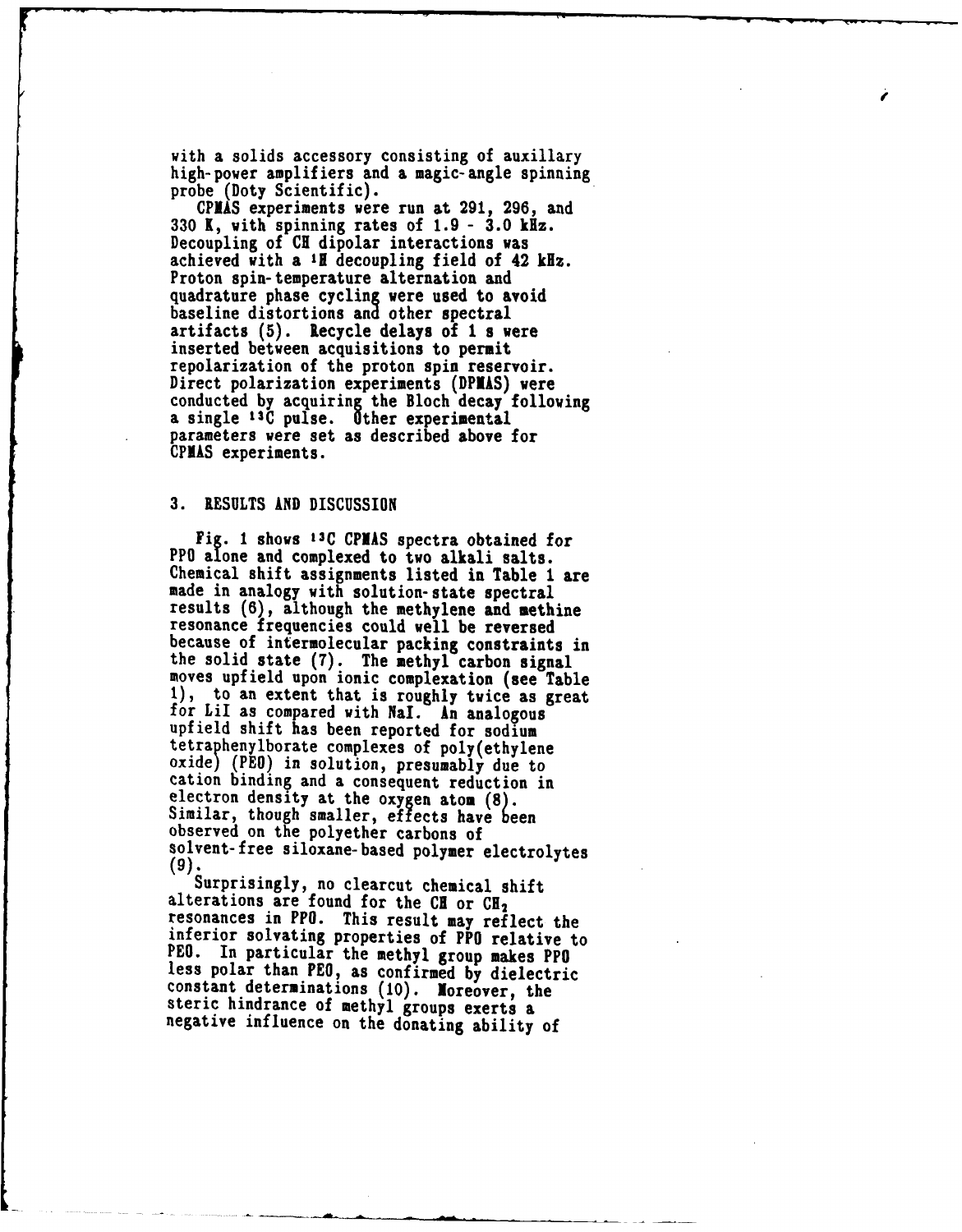the oxygen atoms when the complex is formed (2). The fact that complexation produces upfield shifts for methyl carbons, but no such effect on methine or methylene carbons, also lends credence to this explanation.

The effect of complex formation on **13C** spectral linewidths is quite dramatic (see Table **1).** In the presence **of** salts, all peaks are broadened **by** factors of 4-6, suggesting immobilization of the polymer **by** Li' and, to a slightly smaller extent, **by** Na\* (12). This result is consistent with the well-known and much studied increase in **Tg** upon complex formation **(1).** From differential scanning calorimetry **(DSC)** measurements, the central **Tg's** in PPO, PPO<sub>s</sub>NaI, and PPO<sub>s</sub>LiI were found to be **213 K, 279** K, and **283 1,** respectively **(3,11).** The fact that the LiI complex yields the largest linewidth reflects the small difference **(13 K)** between the observation temperature (296 K) and **Tg** Fig. 2 presents **NIl** spectra of the **Na'**

complex obtained under contrasting experimental conditions. Cross polarization **(Fig.** 2a) and direct polarization **(Fig. 2b)** give reasonably similar spectral linewidths **and** relative peak intensities if a delay of 2 s is used between successive acquisitions, demonstrating that **13C** spin-lattice relaxation times  $(T_1's)$  are quite short (on the order of **1** s) for all the PPO carbons. The efficiency of DP data acquisition thus evidences substantially more PPO motion on the megahertz timescale than that found for corresponding groups in a crystalline solid (4). Even without high-power decoupling, both **CPVAS** and **DPIAS** experiments yield well-resolved **13C** NUR spectra (not shown). These latter results **imply** motional averaging of **CK** dipolar interactions i.e., tumbling at a rate in excess of **50 kHz (13).** Similar observations have been reported for the polyether carbons in siloxane-based polymer electrolytes **(9).**

A rather different spectral appearance results if the **CP** experiment is conducted without **RAS** (Fig. **2c).** In this case substantial chemical shift anisotropy is observed for the methine/methylene carbon signals: the peak has a breadth of **-30** ppm and a shape characteristic of an axially symmetric shielding tensor. The shift anisotropy for these carbons must exceed **-40** ppm, since noticeable spinning sidebands are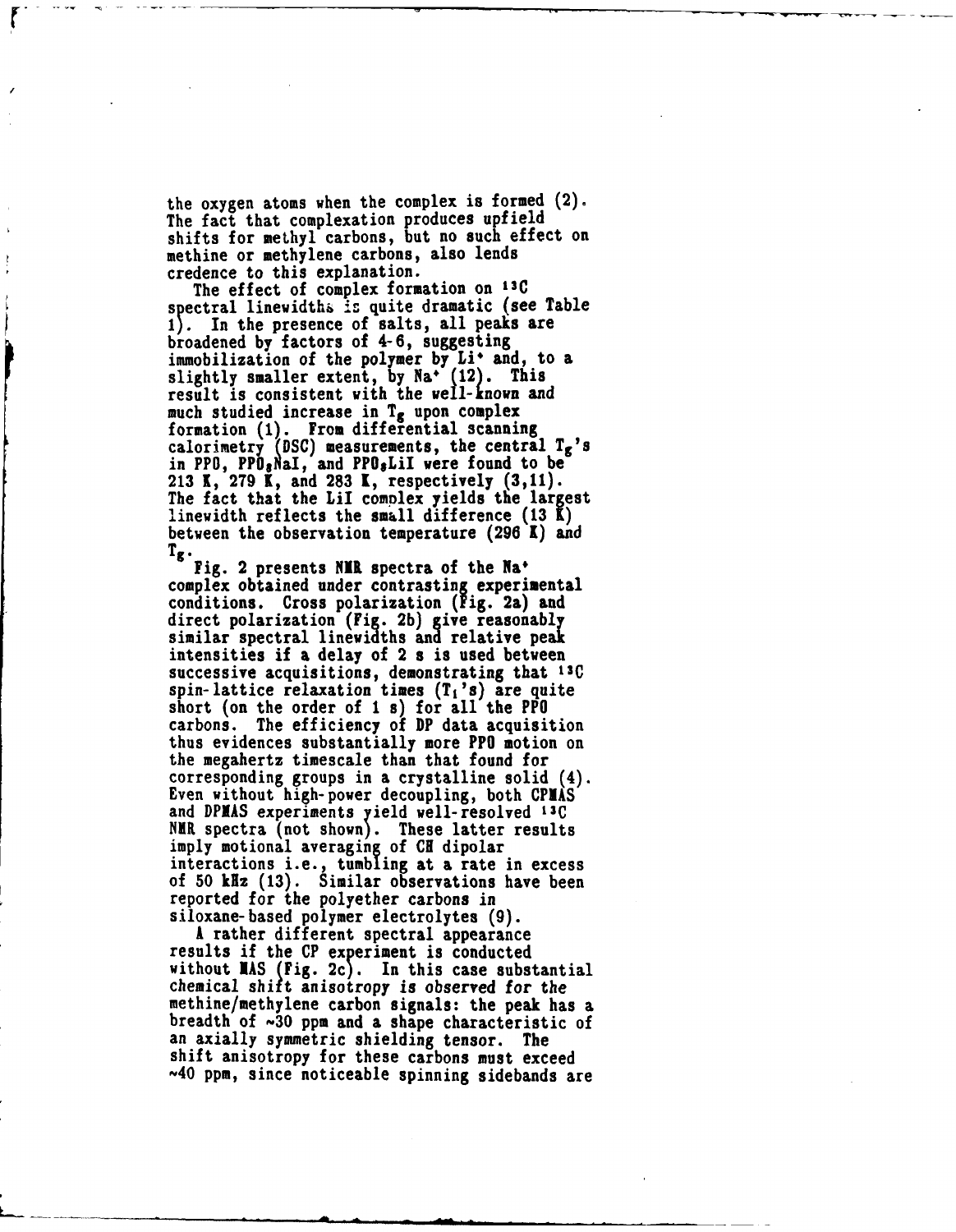observed when **NAS** experiments are conducted at 2.0 klz (Figs. 2a and **2b).** The rigid-lattice limit for **OCH2** groups, for instance, is **60-80** ppm (14). Both the apparent axial symmetry of the chemical shift tensors, and the short **13C**  $T_1$ 's deduced from DP experiments (above), suggest that these signals are narrowed **by** molecular motions on the megahertz timescale, though limited angular excursions are indicated **by** residual broadening and non-Lorentzian lineshapes **(15).** The methyl carbon resonance has a breadth of only **-3 ppm** and an almost-Lorentzian lineshape. This result compares with shift anisotropies of **30** ppm for typical rigid-lattice cases **(16),** again supgesting a motional averaging phenomenon. No' spinning sidebands are observed for **C13** peaks in any of the PPO complexes, so the intrinsic shielding anisotropy for these carbons may be unusually small.

Finally, Table 2 presents **13C CPNAS** data for the PPO-NaI complex at elevated temperature. No changes in isotropic chemical shift parameters are apparent, but all **NIR** lines are narrowed appreciably. The latter result demonstrates that the enhanced freedom attained at high temperature provides motional averaging at rates in excess of the decoupling strength  $(42 \text{ kHz})$ (12). The 23Na linewidth for the mobile cations also undergoes appreciable narrowing in this temperature region, as reported in previous work **(3).**

#### 4. **CONCLUSIONS**

**13C** NIR studies of the solvent-free polymer electrolytes PPO<sub>8</sub>NaI and PPO<sub>8</sub>LiI show that the methine and methylene carbons in PPO are shifted only slightly (<0.5 ppm), whereas the methyl carbon is shifted upfield by  $\sim$ 1-2 ppm depending on the salt present in the complex. These data suggest that the methyl group interferes with the complexing ability of the polyether segments, and such a result is also consistent with the well-known inferiority of PPO (relative to PEO) as a solvent for alkali salts. Increases in linewidth and immobilization for PPO<sub>8</sub>NaI and PPO<sub>8</sub>LiI reflect the higher values of T<sub>g</sub> that accompany complexation. Nonetheless, limited semental motions on timescales from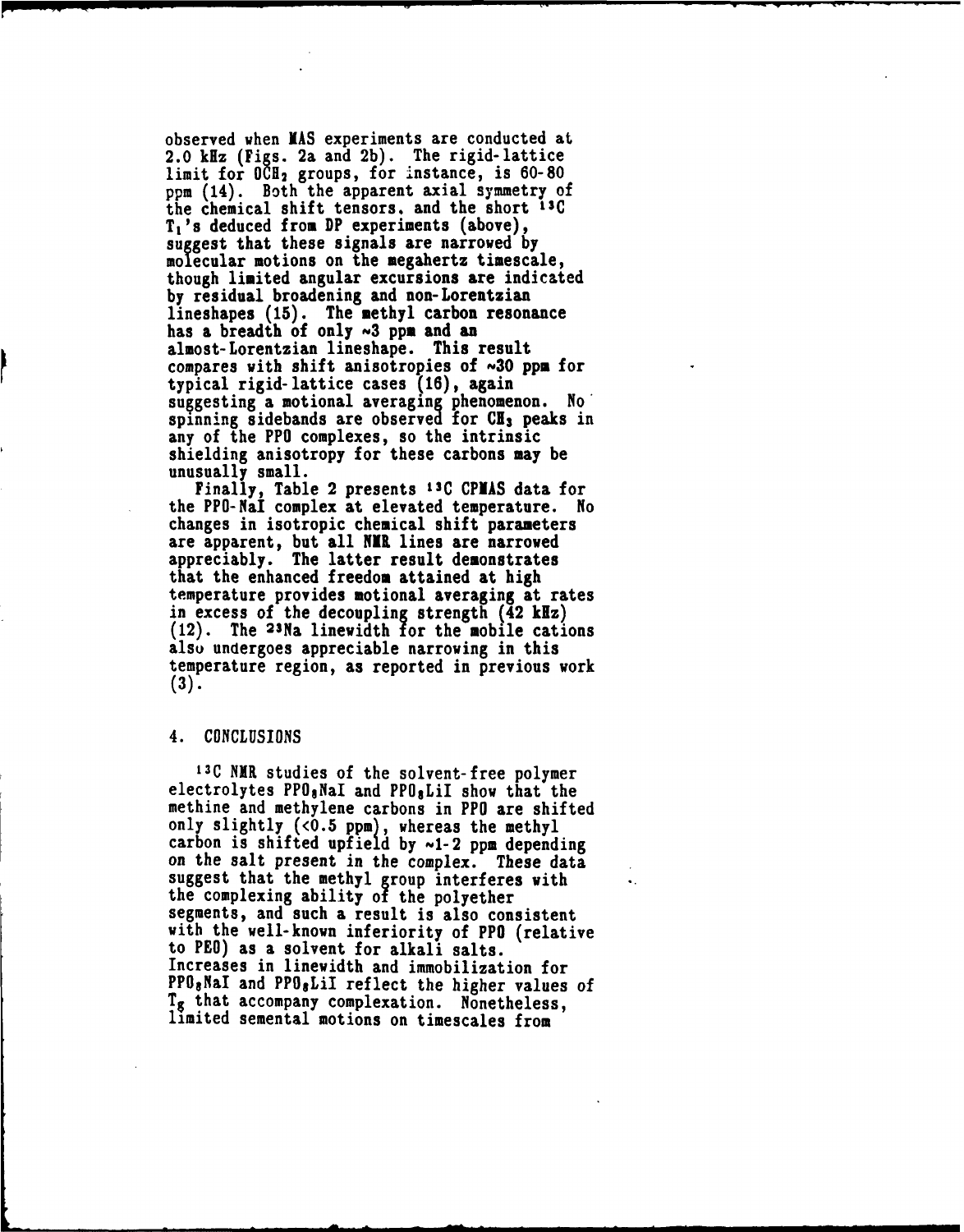several kHz to many MHz are inferred from spectra of PPOgNaI obtained without **CP,** without high-power decoupling, or without **NAS.** These Liotions are observed to be enhanced considerably at elevated temperature **(330 K).**

# **ACKNOWLEDGEMENTS**

The authors wish to thank Mr. Abraham Malz of the College of Staten Island for technical assistance, and Prof. John Fontanella of the U.S. Naval Academy for useful discussions during the course of this work. Hercules, Inc. is acknowledged for providing the Parel-58 sample. This research was supported by grants from the National Science Foundation, Office of Naval Research, and Professional Staff Congress - City University of New York.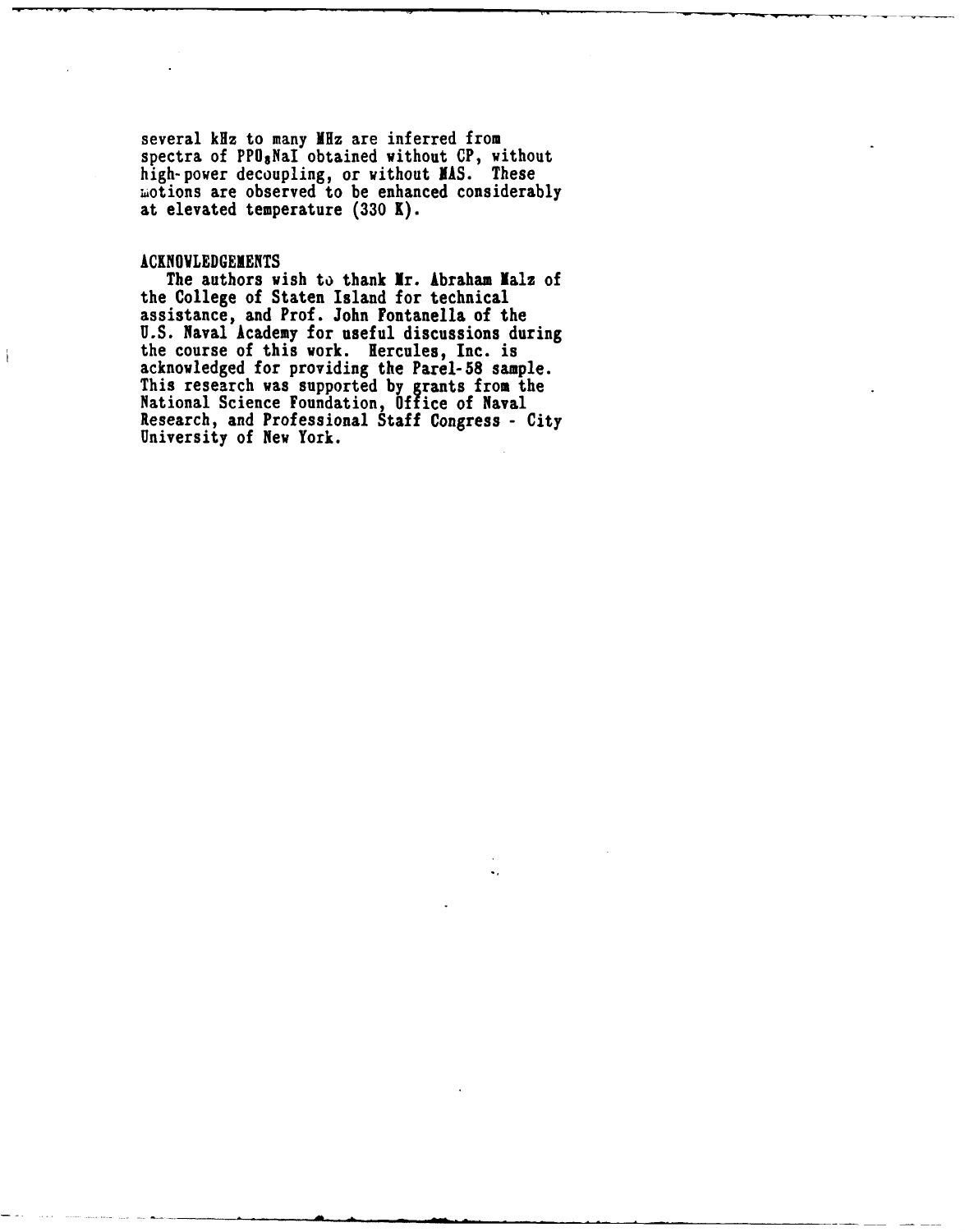#### REFERENCES

**1.** Proceedings of the First International Conference on Polymer Electrolytes, Br. Polym. **J. 20(3)11988.** Ka. **.** Armand, **J.1.** Chabagno, and **N.J.** Duclot, in Fast Ion Transport in Solids, P. Vashishta and G.K. Shenoy, Eds., Amsterdam: North Holland, **1979, p. 131.** 2b. **N. Vatanabe and N. Ogata, in Polymer** Electrolyte Reviews 1, J.N. NacCallum and C.A. Vincent, Eds., Elsevier Applied Science, London, **1987, p.39. 3. N.C.** Vintersgill, **J.J.** Fontanella, **S.G.** Greenbaumi, and **K.J.** Adamic, Br. Polym. **J.** 20 **(1988) 195.** 4a. **J.** Schaefer and **E.G.** Stejslcal, Top. Carbon- 13 NMR Spectrosc. 3 (1979) 283. 4b. Solid State NMR for Chemists, C.A. Fyfe, **CFC** Press, Guelph, Ontario, **1983. 5. E.O.** Stejskal and **J.** Schaefer, **J.** Nagn. Reson. **18 (1975) 560.** 6a. **F.C. Schilling and A.E. Tonelli,**<br>Macromolecules 19 (1986) 1337. **6b. N.** Oguni, **S.** Shinohara, and **1.** Lee, Polyn. .1 (Tokyo) **1(979) 755. 7. 1.H.** Frey and **S.J.** Opella, **J.** Cihem. Soc., Chem. Commun. (1980) 474. 8. J.A. Ibemesi and J.B. Kinsinger, J. Polym. Sci., Polym. Chem. Ed. 18 (1980) 1123. **9.** RL. Spindler and D.F. Shriver, **J.** *Am.* Chem. Soc. **110 (1988) 3036. 10. N.C.** Vintersgill and **J.J.** Fontanella, in Polymer Electrolyte Reviews, to be published, **1988. 11. J..J.** Fontanella, **N.C.** Vintersgill, N.K. Smith, **J.** Semancik, and **C.G.** Andeen, **J. Appi.** Phys. **60 (1986) 2665.** 12. D.L. VanderHart, V.L. Earl, and A.N.Garroway, **J.** Nagn. IReson. 44 **(1981) 361. 13.** L.V. Jelinski, **F.C.** Schilling, and F.A. Bovey, Nacromolecules 14 **(1981) 581.** 14a. L.V. Jelinski, lacromolecules 14 **(1981)** 1341. 14b. Pines, **N.G. Gibby,** and **J.S.** Waugh, Chem. Phys. Lett. **15 (1972) 373.** 15. F.A. Bovey and L.V. Jelinski, J. Phys. Chem. 89 (1985) 571. 16a. **N.** .1ames, **S.** Ganapathy, and **E.** Oldfield, **J.** Iagn. Reson. 54 **(1983) 111.** 16b. A. Naito, S. Ganapathy, K. Akasaka, and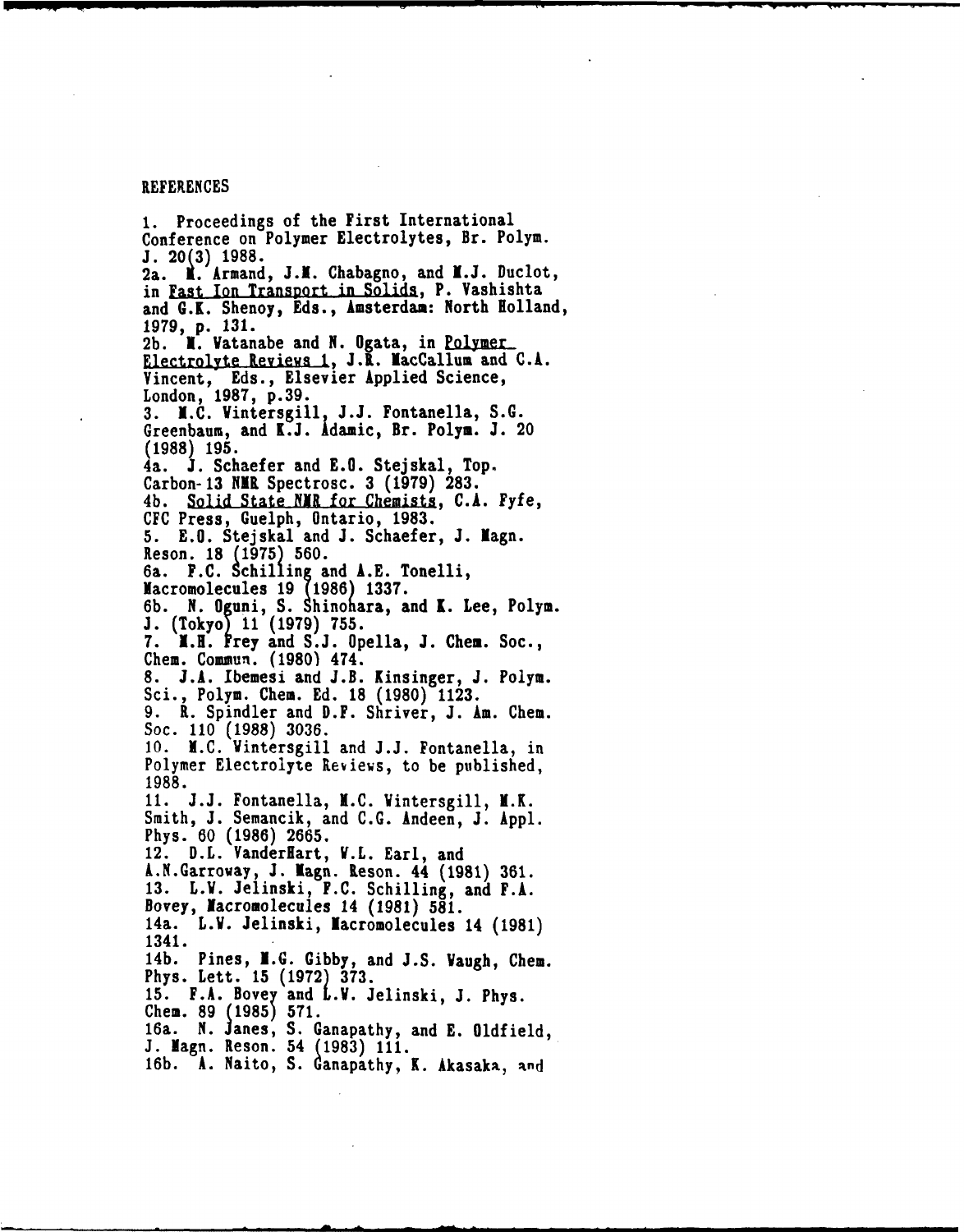**C.A.** IcDowell, **J.** Chemn. **Phys.** 74 **(1981) 3190.** 16c. **J.** van Dongen Torman and **V.S.** Veeman, **J.** Chem. Phys. **68 (197) 3233. 17. A.D.** English, **J.** Iagn. Reson. **57** (1984) 491.

 $\cdot$ 

 $\ddot{\phantom{0}}$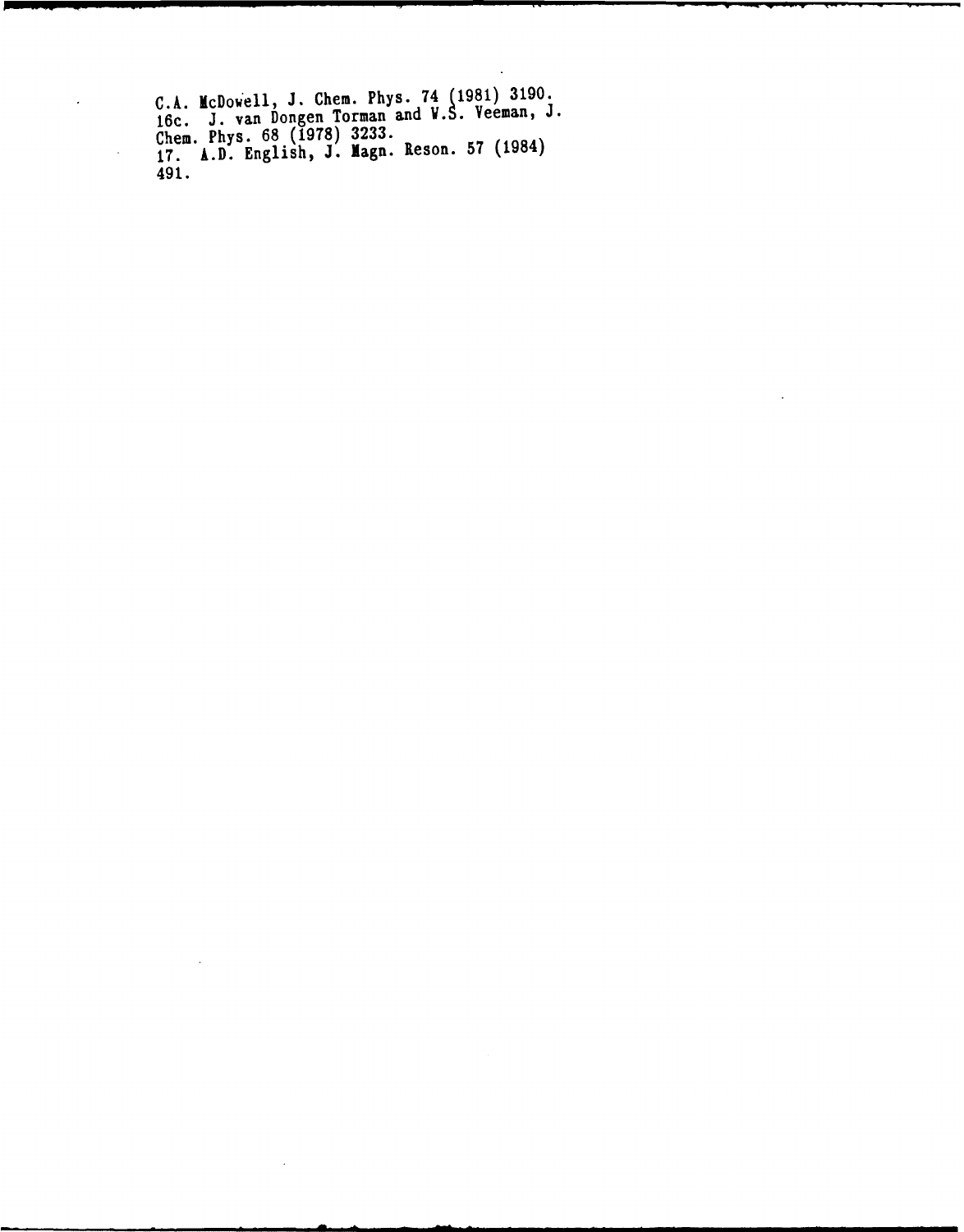| Compound   | <sup>13</sup> C Chemical Shift <sup>a</sup> |                          |                 | Linewidth <sup>b</sup> |                     |                 |
|------------|---------------------------------------------|--------------------------|-----------------|------------------------|---------------------|-----------------|
|            | C <sub>H</sub>                              | (ppm)<br>CH <sub>2</sub> | CH <sub>2</sub> | C <sub>H</sub>         | $\frac{f(z)}{f(z)}$ | CH <sub>2</sub> |
| <b>PPO</b> | 75.6                                        | 73.6<br>$(74.6)^{\circ}$ | 18.0            | 45                     | 31                  | 37              |
| PPO-NaI    | 75.9                                        | 73.1<br>$(74.5)^{\circ}$ | 17.3            | 177                    | 212                 | 153             |
| PPO-LiI    | $74.0^{\rm d}$                              |                          | 16.4            | $414^d$                |                     | 199             |

Table **1. NUB** Parameters **To:** PPO-Ion Complexes

aReferenced to **TNS,** via a-di-tert-butylbenzene as a secondary substitution reference. Values for closely-spaced peaks are derived from a curve-fitting routine. Estimated error limits are 0.2 ppm.

 $b_L$ inewidths at half-height, derived from a curve-fitting routing and quoted after subtraction of digital line broadening. The sample temperature is 296 K. Estimated error limits are **10** Hz.

cAverage of values for **CH** and **CH2.**

dMethylene and methine signals are not resolved.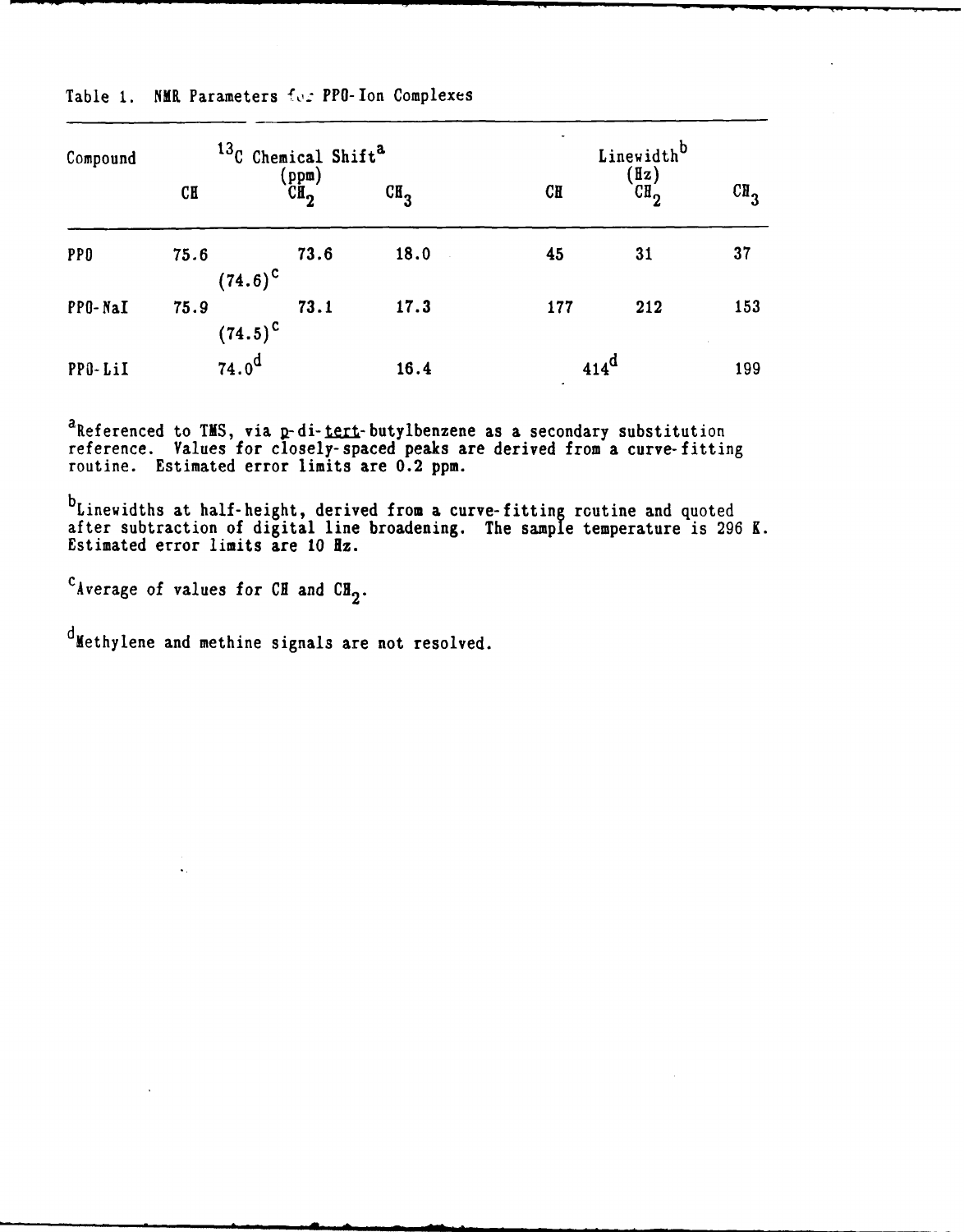| Temperature <sup>a</sup><br>(K) | <sup>13</sup> C Chemical Shift <sup>b</sup><br>(ppm) |                 | Linewidth <sup>D</sup><br>(Hz) |                 |
|---------------------------------|------------------------------------------------------|-----------------|--------------------------------|-----------------|
|                                 | $CH/CH_2^C$                                          | CH <sub>2</sub> | $CH/CH_2^C$                    | CH <sub>2</sub> |
| 291                             | 74.2                                                 | 17.1            | 371                            | 184             |
| 330                             | 74.6                                                 | 16.9            | 280                            | 109             |

Table 2. Variable **-** Temperature NXR of **a** PPO-NaI Complex

a From measurements of the exit-gas temperature, corrected approximately as described in Ref. **17.**

bObtained as described in Table **1.**

CSignals are poorly resolved. Chemical shifts are average values; linewidths are composite values from the overlapped peaks.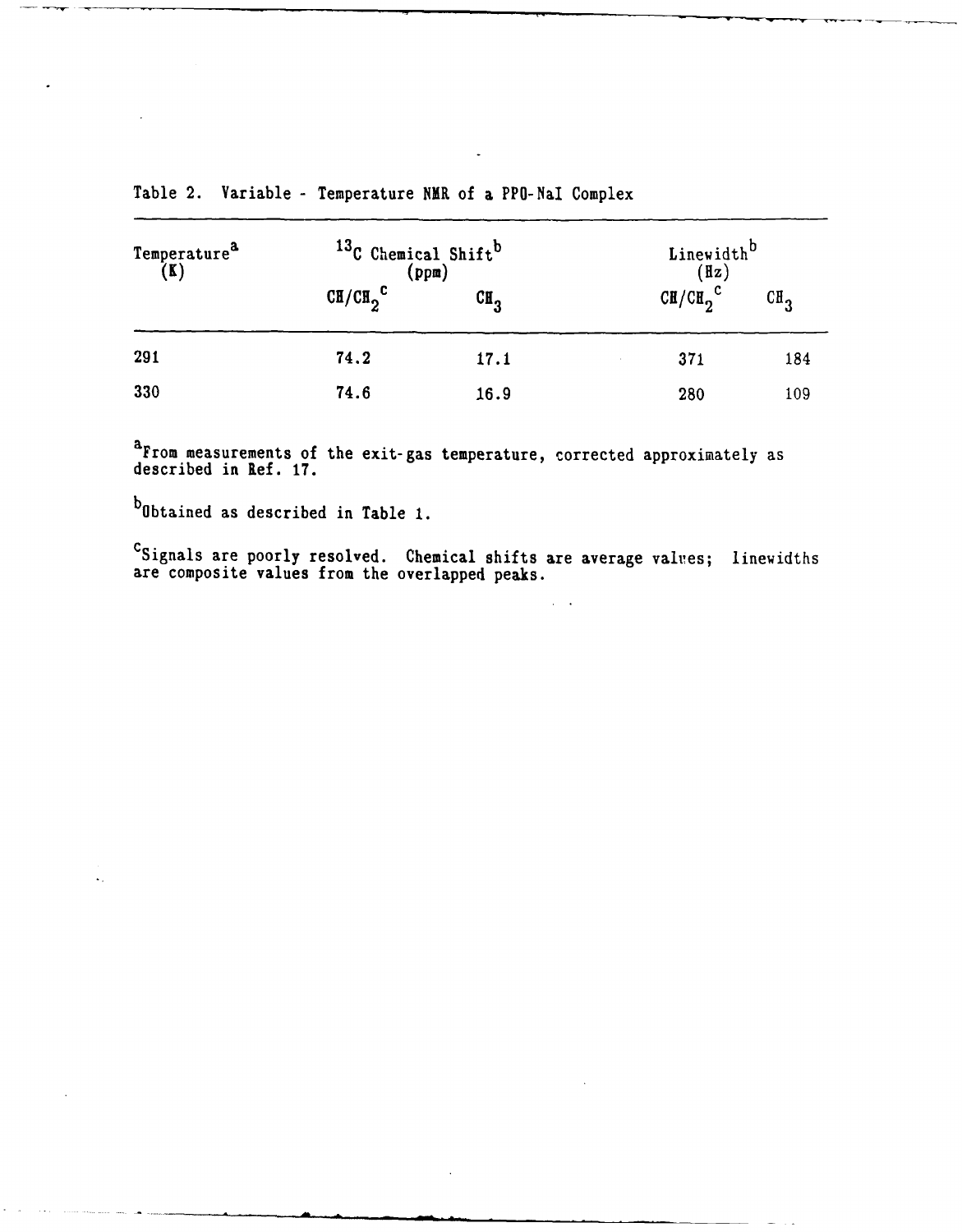## **Fiure Captions**

**[ig.\_.L 50.33** MHz **LIC** NIR spectra of (a) PPO, **(b)** PPO-NaI, and (c) PPO-LiI. Data were obtained with cross polarization (contact time **500** Vs, repetition rate 2 s), magic-angle spinning **(2.7** or **3.0** kHz), and dipolar decoupling **(TB2/2%** = 42 kHz). Spectral widths were 20,000 **Hz,** defined **by 4K** data points. After accumulation of **1500-2500** transients, the NMR data were processed with a digital line broadening of 20 Hz. The chemical shifts were referenced to tetramethylsilane, via p-di-tert-butylbenzene as a secondary substitution reference.

Fig. 2. 50.33 MHz <sup>13</sup>C NMR spectra of PPO-NaI obtained with various acquisition conditions: (a **CPIAS; (b) DPIAS; (c) CP** nonspinning. High-power decoupling (7B2/2x **=** 42 kHz) was employed in each case. **A** line broadening of **100 Hz** was used in processing, and other experimental parameters were as noted in Fig. **1.**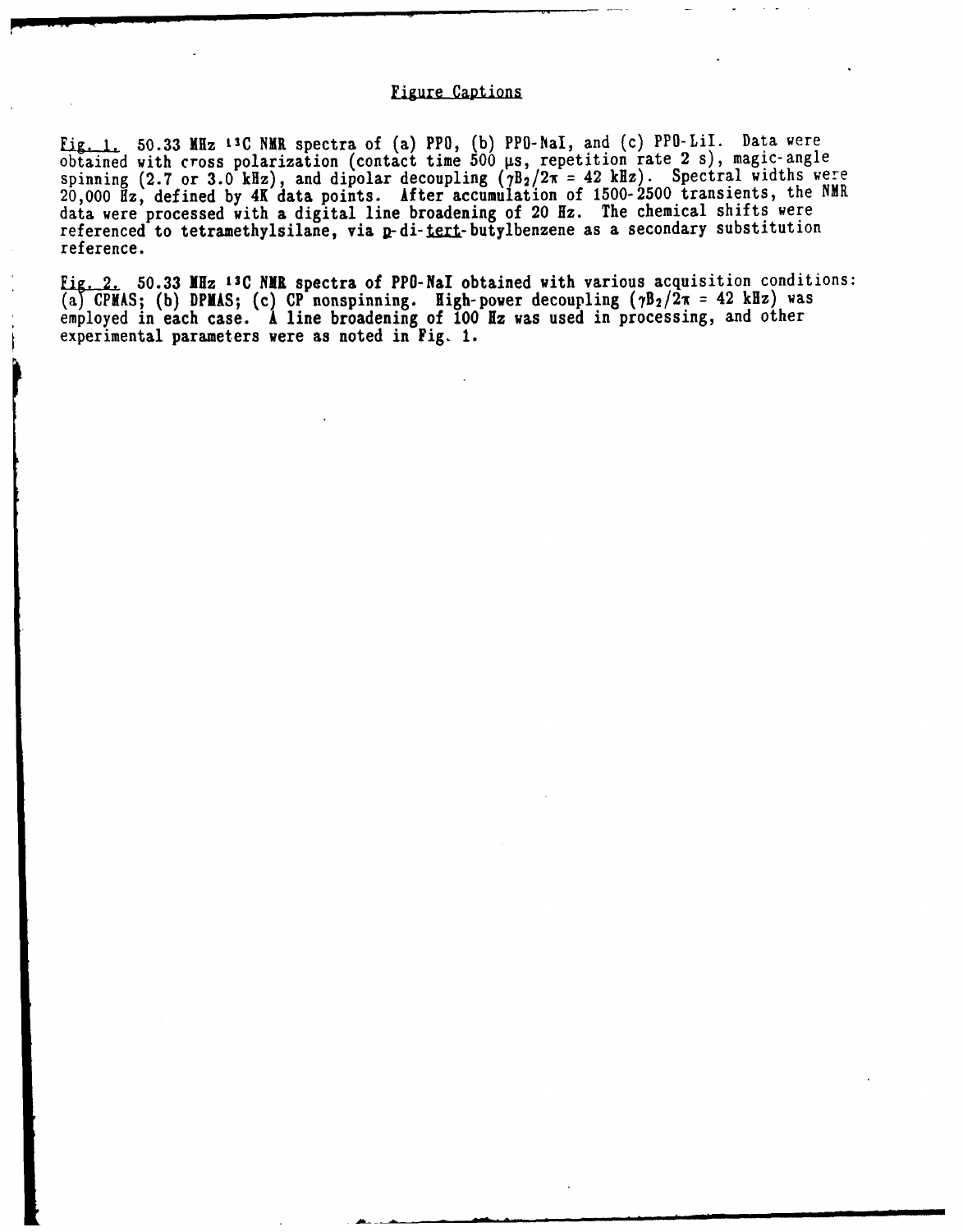

 $\ddot{\phantom{0}}$ 

**PPM**

 $\bar{z}$ 

 $\frac{1}{2}$ 

 $\ddot{\phantom{0}}$ 

 $F_{ij}$